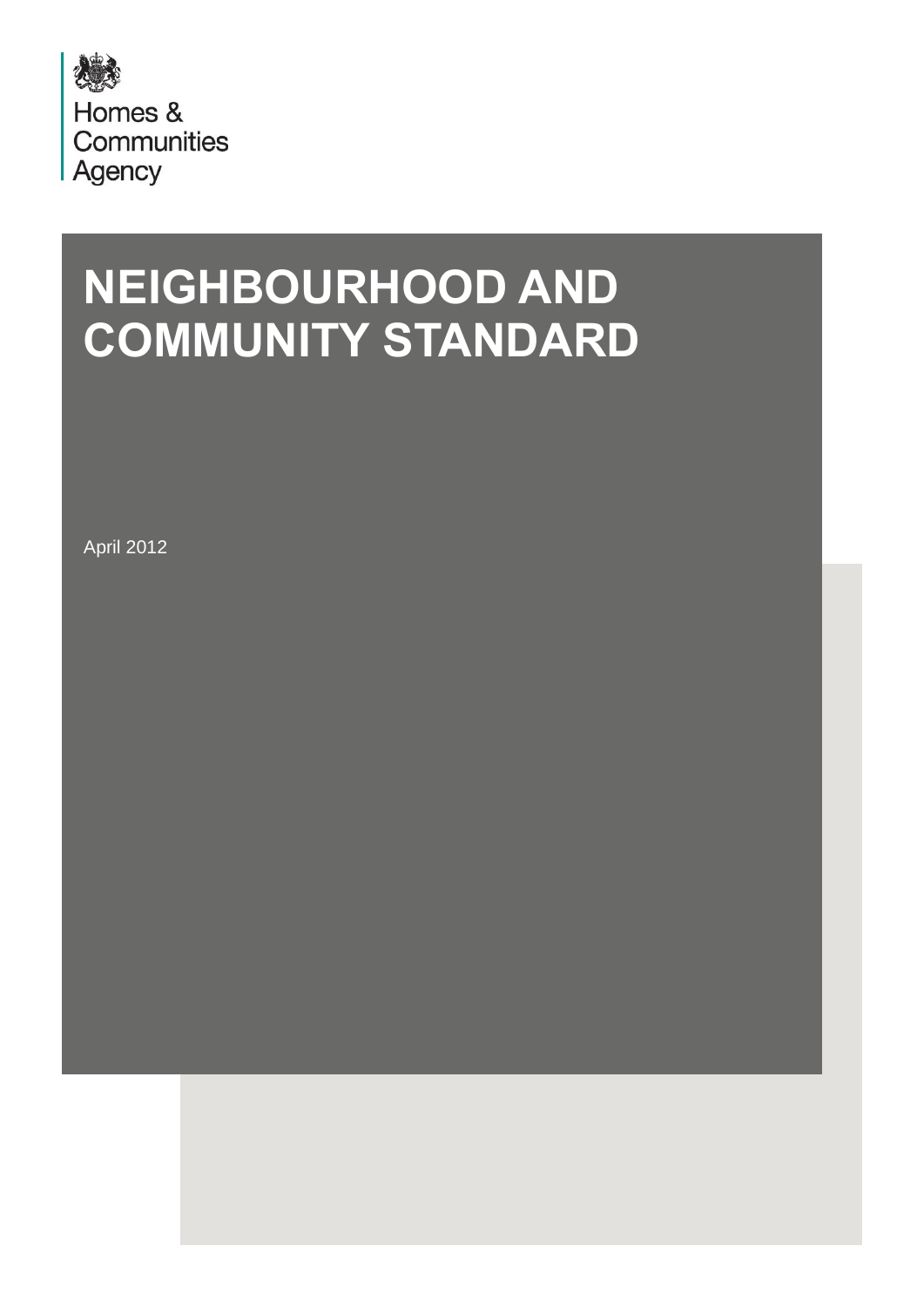## **Neighbourhood and Community Standard**

## **1 Required outcomes**

#### **1.1 Neighbourhood management**

Registered providers shall keep the neighbourhood and communal areas associated with the homes that they own clean and safe. They shall work in partnership with their tenants and other providers and public bodies where it is effective to do so.

#### **1.2 Local area co-operation**

Registered providers shall co-operate with relevant partners to help promote social, environmental and economic wellbeing in the areas where they own properties.

#### **1.3 Anti-social behaviour**

Registered providers shall work in partnership with other agencies to prevent and tackle anti-social behaviour in the neighbourhoods where they own homes.

## **2 Specific expectations**

#### **2.1 Neighbourhood management**

Registered providers shall consult with tenants in developing a published policy for maintaining and improving the neighbourhoods associated with their homes. This applies where the registered provider has a responsibility (either exclusively or in part) for the condition of that neighbourhood. The policy shall include any communal areas associated with the registered provider's homes.

#### **2.2 Local area co-operation**

Registered providers, having taken account of their presence and impact within the areas where they own properties, shall:

- (a) identify and publish the roles they are able to play within the areas where they have properties
- (b) co-operate with local partnership arrangements and strategic housing functions of local authorities where they are able to assist them in achieving their objectives

#### **2.3 Anti-social behaviour**

- 2.3.1 Registered providers shall publish a policy on how they work with relevant partners to prevent and tackle anti-social behaviour (ASB) in areas where they own properties.
- 2.3.2 In their work to prevent and address ASB, registered providers shall demonstrate: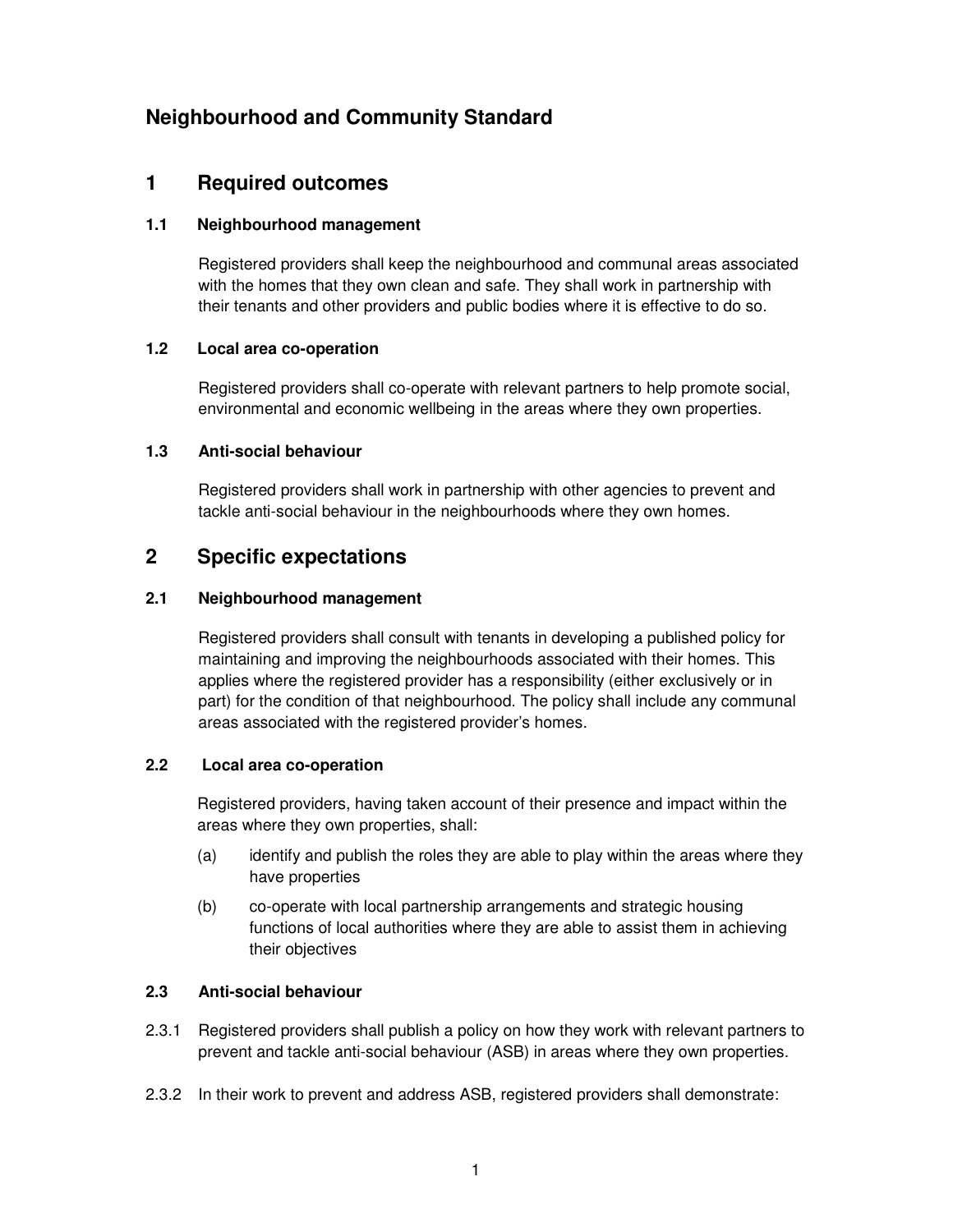- (a) that tenants are made aware of their responsibilities and rights in relation to ASB
- (b) strong leadership, commitment and accountability on preventing and tackling ASB that reflects a shared understanding of responsibilities with other local agencies
- (c) a strong focus exists on preventative measures tailored towards the needs of tenants and their families
- (d) prompt, appropriate and decisive action is taken to deal with ASB before it escalates, which focuses on resolving the problem having regard to the full range of tools and legal powers available
- (e) all tenants and residents can easily report ASB, are kept informed about the status of their case where responsibility rests with the organisation and are appropriately signposted where it does not
- (f) provision of support to victims and witnesses